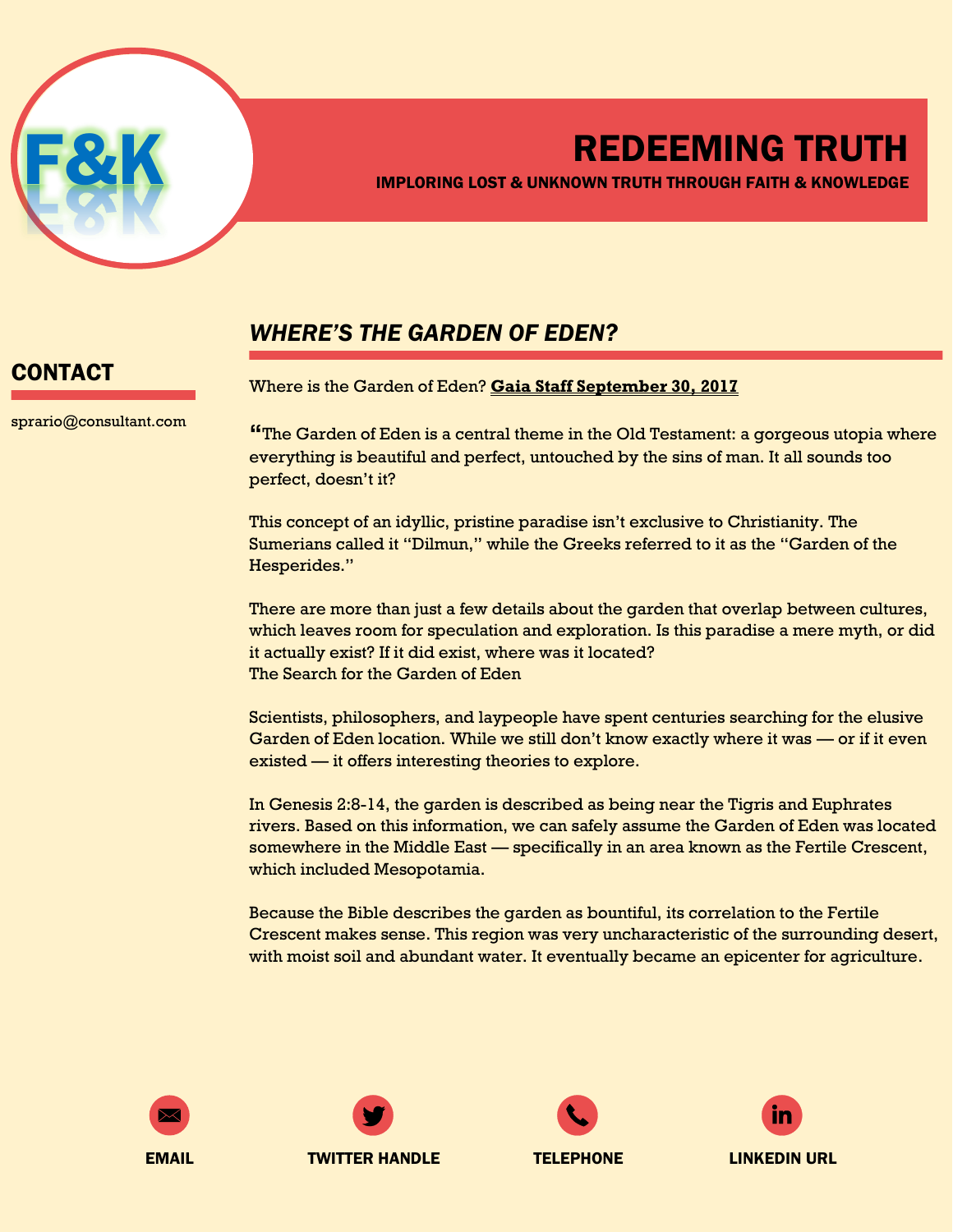

REDEEMING TRUTH<br>PROFESSION OR INDUSTRY | MPLORING LOST & UNKNOWN PROFESSION OR INDUSTRY | MPLORING LOST & UNKNOWN TRUTH THROUGH FAITH & KNOWLEDGE

> However, this same Bible verse mentions two other mysterious rivers: the Pison and the Gihon. These rivers may or may not exist today, and scholars have struggled throughout the ages to determine their locations.

> Many Ethiopians believe the Gihon is the modern-day Blue Nile, one of the major tributaries of the Nile, although this has never been proven. Similarly, the location of the Pison (also stylized as the "Pishon") remains unknown, though some believe it to be the modern-day Ganges, and others believe it to be the Nile. Other Stories of the Garden of Eden

> In addition to Christians, there are other groups of people who have their own stories of a similarly idyllic paradise. Eastern Traditions

Shambhala is a utopian kingdom that is a focal point of the Tibetan Hindu and Buddhist movements. It's a place where people coexisted together in harmony and enlightenment.

Unlike the Garden of Eden, Shambhala seems to be centered moreso around an idea rather than a physical place. In Eastern religions, the core concepts of Shambhala harmony, enlightenment, and wisdom — can be achieved virtually anywhere, at any time, through mindfulness and meditation. Sumerians

In the Epic of Gilgamesh, the utopian garden is referred to as the "garden of the gods" and is located near the Euphrates and Tigris rivers. The epic describes a "plant of life," which parallels the Tree of Life in the book of Genesis and allegedly provides eternal life.

When Gilgamesh learns of the plant's power to provide everlasting youth, he attempts to take it. However, a serpent thwarts his efforts and steals the plant from Gilgamesh









2